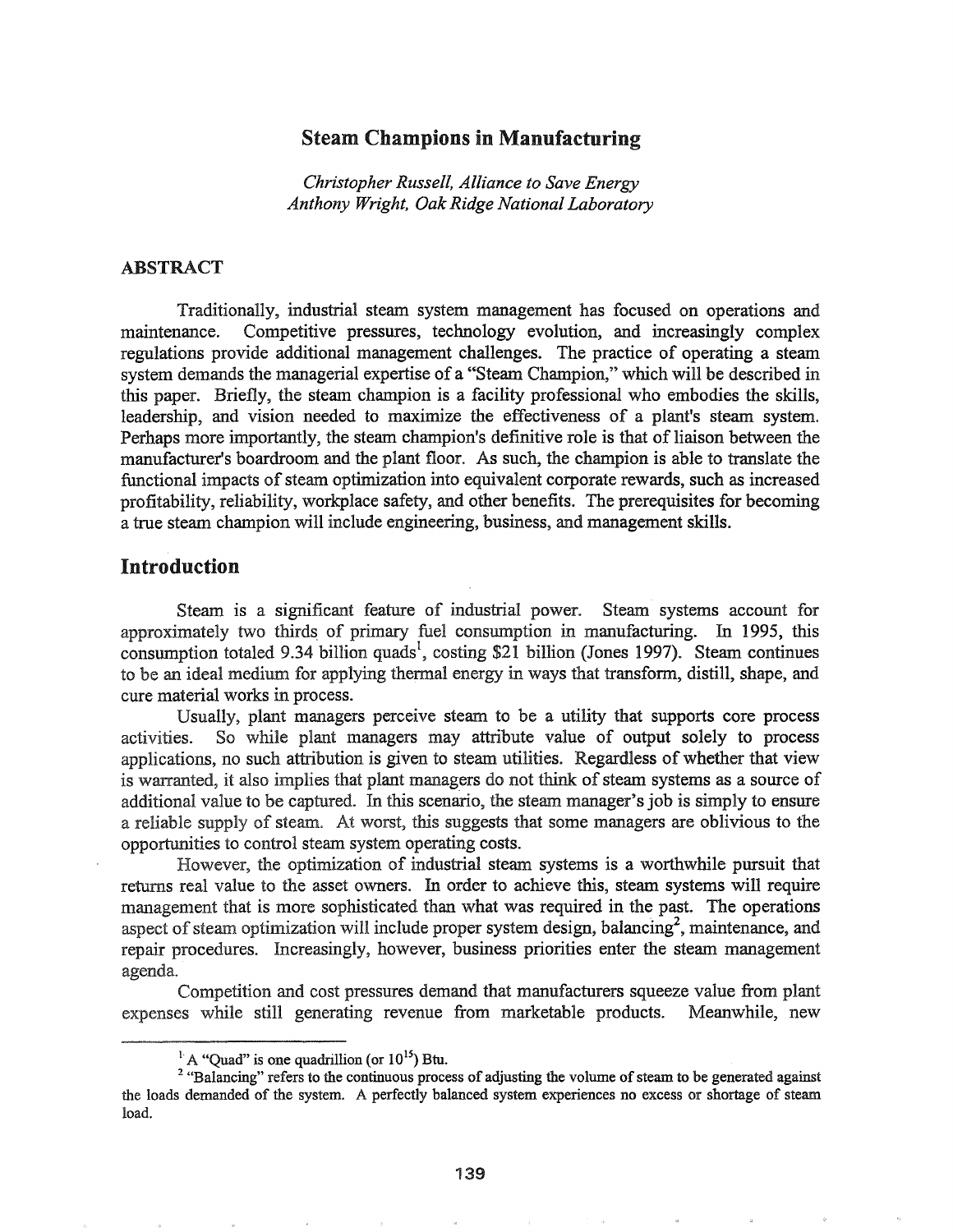technologies emerge that can enhance steam system productivity. Other technologies pose threats as substitutes to steam applications~ At the same time, steam management is made more complicated by the imposition of environmental regulations and operator certifications. A more sophisticated manager—a "steam champion"—is the professional equipped with the skills, leadership, and vision necessary to manage the forces that now characterize industrial steam operations.

## Steam Champion: Major Management Functions

The qualities of a steam champion may be best described by an overview of his or her managerial functions and concerns. The steam champion's major activity groups are discussed in the sections that follow. These include:

- I. Performance management: the strategic evaluation of plant functions relative to industry peers or benchmarks.
- 2. Operations management: the identification and implementation of maintenance and operations processes that ensure reliable steam output.
- 3., Personnel management: the employ and development of human resources as needed to perform system operations.
- Business management: the analysis and communication of steam system performance in relation to business priorities and goals.
- 5. Planning: the anticipation of changes in the business environment, including new technologies, regulations, market conditions, and human resource issues.

#### Performance Management

Performance management is the first step in optimizing a steam system relative to best-in-class standards. Several key operating metrics<sup>3</sup> allow (1) comparison among systems within the same industry and (2) comparison of one system's performance over periodic While the sharing of data with competitive firms is usually problematic. intervals. professional engineering societies, local utilities, or manufacturing assistance programs may help in this regard. Operations benchmarking may also be accomplished if a plant is one of many belonging to the same corporate group.

The true effectiveness of steam operations can be evaluated with a couple of fundamental metrics. The cost per thousand pounds of steam produced is one comprehensive measure of steam system operating expense. Steam's contribution to plant output is another potential metric, and can be expressed as pounds of steam required per unit of production. When possible, the comparison of these metrics to industry standards provides a relative measure of a steam plant's operating condition. An alternative approach is to benchmark a plant's performance to its own initial energy audit profile. Success is then a function of subsequent performance relative to the initial profile. Knowledge of the steam plant's

<sup>&</sup>lt;sup>3</sup> A *metric* is a variable or a ratio of variables that records the performance of a chosen feature for each of many different observations. For example, *boiler efficiency* compares the Btu content of a boiler"s steam output to the Btu content of the fuel consumed to produce that steam. Boiler efficiency is a metric because it can be recorded and compared (1) for many boilers, or (2) repeatedly for the same boiler at regular intervals.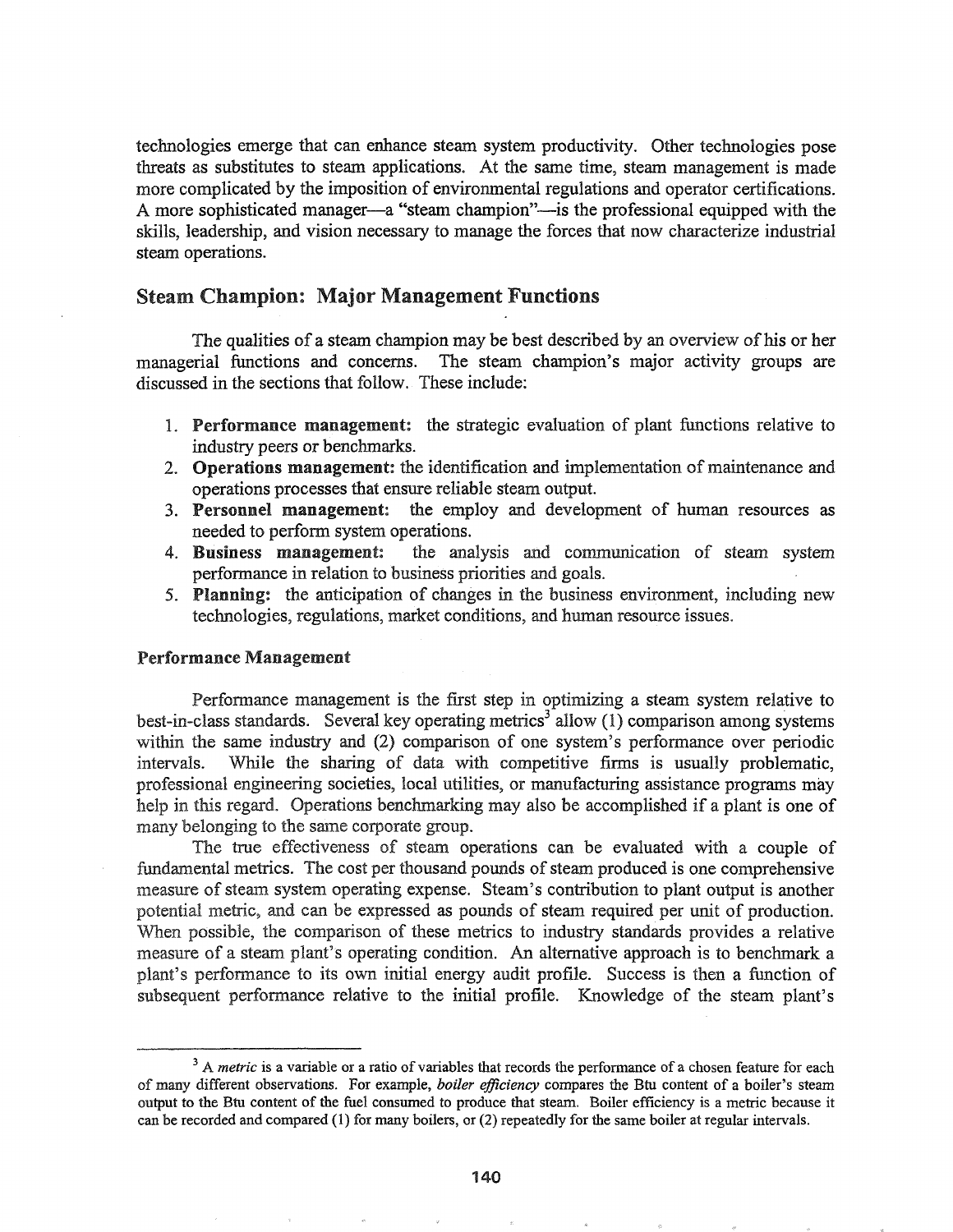relative perfonnance is a prerequisite to implementing an ongoing optimization program. Table 1 suggests the steam champion's checklist of performance management items.

| Steam Costs                  | Monitor fuel cost to produce steam in (\$) per 1000 lbs. of steam<br>w             |
|------------------------------|------------------------------------------------------------------------------------|
|                              | Calculate and trend fuel cost to generate steam<br>器                               |
| Steam/Product                | Measure steam/product benchmark: Ibs. steam required per unit of production<br>廯   |
| <b>Benchmarks</b>            | Trend steam/product benchmark with periodic measurements<br>巖                      |
| <b>Steam System Critical</b> | <b>Steam production rate</b><br>88                                                 |
| Parameter Measurements       | Fuel flow rate<br>$\mathbf{z}$                                                     |
|                              | Feedwater flow rate<br>æ                                                           |
|                              | Makeup water flow rate<br>腐                                                        |
|                              | Blowdown flow rate<br>闘                                                            |
|                              | Chemical input flow rate<br>額                                                      |
|                              | Intensiveness of steam flow metering (by plant, building, process unit, etc.)<br>æ |

Table 1. Steam Champion's Performance Management Checklist: Suggested Elements

Adapted from (Wnght 200I)

#### Operations Management

Operations management involves the identification and implementation of improvement opportunities. Some activities are remedial or reactive in nature, such as fixing leaks. Others are routine, such as monitoring and recording performance data. Still others are proactive, requiring the investment in new equipment that will enhance productivity. Optimized steam systems deliver thermal resources with a minimum of loss from the boiler to the plant's process applications. Best-in-class or benchmark comparisons help to identify the features of an optimized system. Reference to such comparisons should lead directly to the formulation of an operations management program, having system optimization as its goal..

The steam champion's operations management program requires diligent monitoring. and maintenance. This provides system reliability and also ensures that potentially dangerous anomalies are discovered and corrected before personnel are harmed. Disciplined operations preclude down-time, allowing the plant to demonstrate greater productivity. Proper combustion, water treatment, condensate control, insulation and refractory, and leak repair all ensure that the thermal transfer of steam is maximized. If any of these functions are compromised, the ensuing thermal loss usually requires more fuel to compensate. That, of course, means additional operating costs~ Finally, as fuel consumption increases, so do combustion emissions and the liabilities associated with them.

More intensive operations and maintenance will cause certain steam plant  $O\&M^4$ costs to rise. The steam champion understands that over the boiler's lifetime, expenditures for fuel alone will dwarf other costs as well as the capital outlay for the boiler itself. The rise in incidental O&M costs expended to optimize the steam system can be more than compensated by fuel cost savings.

System optimization is an ongoing process. Continuous improvement, or judiciously maintained optimization, is the rule. Many plant managers make the mistake of

<sup>4</sup> "O&M" refers to operations and maintenance costs, which are routine or at least clearly driven by hours of operation or volume of production. O&M costs typically include labor and consumables such as cleaning supplies, uniforms, lubricants, waste collection, space heat and lighting, and communication and documentation expenses.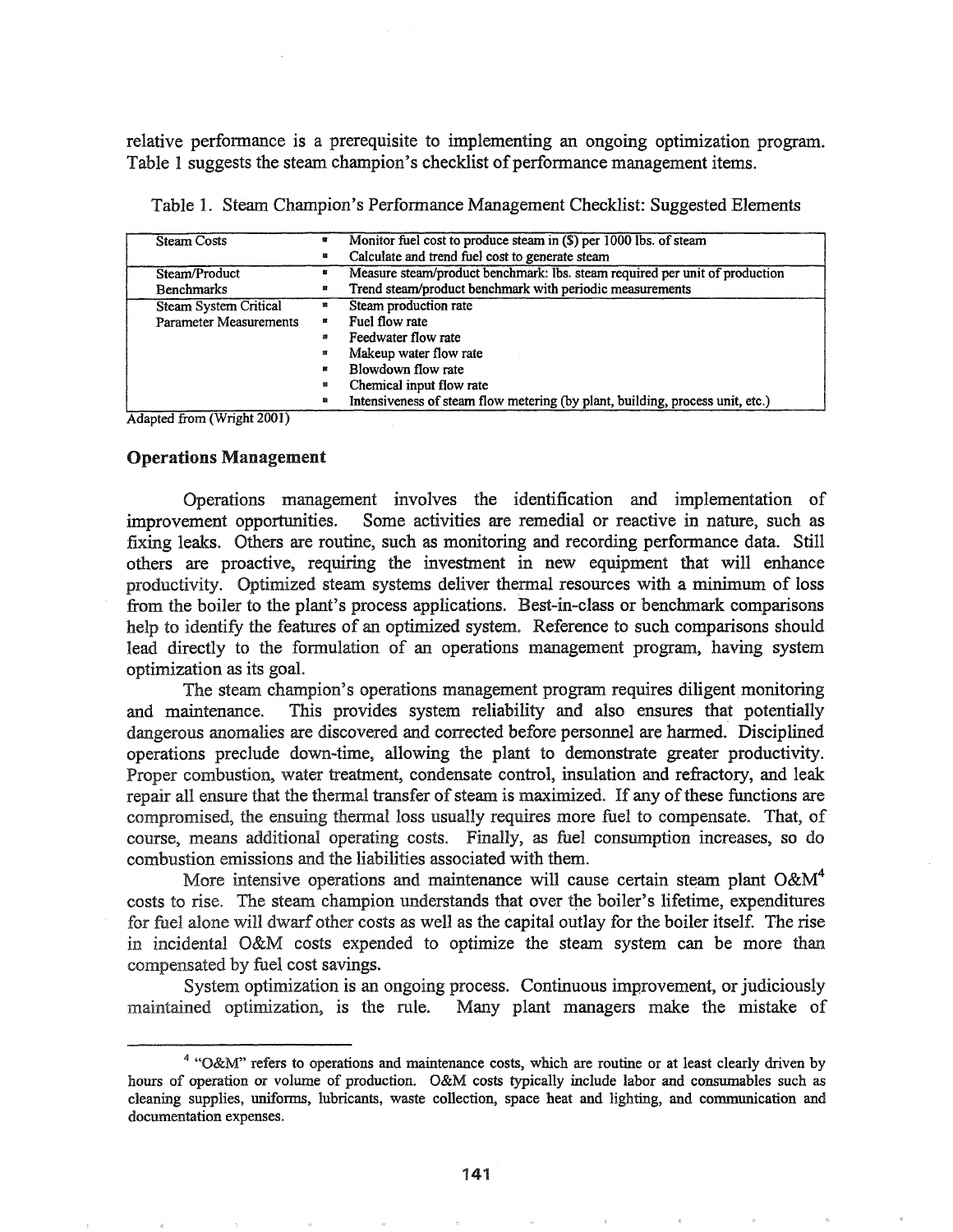implementing a one-time, comprehensive system improvement only to let the efficiency gains erode over time through inattentive maintenance.

Table 2 offers the monitoring and maintenance duties on the steam champion's operations management checklist.

|  |  | Table 2. Steam Champion's Operations Management Checklist: Suggested Elements |  |  |
|--|--|-------------------------------------------------------------------------------|--|--|
|  |  |                                                                               |  |  |

|                                                             | <b>STEAM SYSTEM OPERATING PRACTICES</b> |                                                                                                                                                          |  |  |  |  |  |  |
|-------------------------------------------------------------|-----------------------------------------|----------------------------------------------------------------------------------------------------------------------------------------------------------|--|--|--|--|--|--|
| <b>Steam Trap Maintenance</b>                               |                                         | Select proper trap for application                                                                                                                       |  |  |  |  |  |  |
| Program                                                     | Ŕ.                                      | At least annual testing of all traps                                                                                                                     |  |  |  |  |  |  |
|                                                             | 雛                                       | Maintain a steam trap database                                                                                                                           |  |  |  |  |  |  |
|                                                             | g,                                      | Repair/replace defective traps                                                                                                                           |  |  |  |  |  |  |
| Water Treatment                                             | $\pmb{\otimes}$                         | Ensure that water treatment system functions properly                                                                                                    |  |  |  |  |  |  |
| Program                                                     | a,                                      | Measure conductivity and blowdown rates for boiler and mud drum                                                                                          |  |  |  |  |  |  |
| Steam Insulation                                            | ø                                       | Ensure that boiler refractory and insulation on pipes, valves, flanges, etc. are in<br>good condition                                                    |  |  |  |  |  |  |
|                                                             | ø                                       | Ensure that steam distribution, end use, and recovery equipment insulation is in<br>good condition                                                       |  |  |  |  |  |  |
| <b>Steam Leaks</b>                                          | 霾                                       | Record frequency of leaks                                                                                                                                |  |  |  |  |  |  |
|                                                             | ŵ                                       | Establish an order of loss magnitude for leaks                                                                                                           |  |  |  |  |  |  |
|                                                             | æ                                       | Establish system and timetable for repairing leaks                                                                                                       |  |  |  |  |  |  |
| Water Hammer                                                | M.                                      | Note frequency of water hammer episodes                                                                                                                  |  |  |  |  |  |  |
|                                                             | Ø.                                      | Ability to remedy water hammer                                                                                                                           |  |  |  |  |  |  |
| Periodic Inspection and<br>Maintenance for Steam            | $\mathfrak{B}$                          | Generation: Boiler, deaerator, feedwater tank, chemical treatment equipment,<br>blowdown equipment, economizer, combustion air preheater, clean boiler's |  |  |  |  |  |  |
| Systems                                                     |                                         | fireside or waterside deposits, etc.                                                                                                                     |  |  |  |  |  |  |
|                                                             | 毊                                       | Distribution: Piping, steam traps, air vents, valves, pressure reducing stations, etc.                                                                   |  |  |  |  |  |  |
|                                                             | 93                                      | End-use: Turbines, piping, heat exchangers, coils, jacketed kettles, steam traps, air                                                                    |  |  |  |  |  |  |
|                                                             |                                         | vents, vacuum breakers, pressure reducing valves, etc.                                                                                                   |  |  |  |  |  |  |
|                                                             | 鷴                                       | Recovery: piping, valves, fittings, flash tanks, condensate pumps, condensate                                                                            |  |  |  |  |  |  |
|                                                             |                                         | meters, etc.                                                                                                                                             |  |  |  |  |  |  |
|                                                             | <b>BOILER PLANT OPERATING PRACTICES</b> |                                                                                                                                                          |  |  |  |  |  |  |
| <b>Boiler Efficiency</b>                                    | s                                       | Determine ratio of Btu heat absorbed by steam to Btu energy input from fuel                                                                              |  |  |  |  |  |  |
|                                                             | œ                                       | Measure flue gas temperature, oxygen content, and carbon monoxide content                                                                                |  |  |  |  |  |  |
|                                                             | <b>u</b>                                | Select type of excess air control (none, manual, automatic)                                                                                              |  |  |  |  |  |  |
| <b>Heat Recovery Equipment</b>                              | 86                                      | Use feedwater economizer and/or combustion air pre-heater                                                                                                |  |  |  |  |  |  |
|                                                             | a                                       | Perform blowdown heat recovery                                                                                                                           |  |  |  |  |  |  |
| Quality of Steam                                            | 謤                                       | Monitor boiler output to ensure "dryness" of steam                                                                                                       |  |  |  |  |  |  |
| <b>General Boiler Operation</b>                             | 98                                      | Use automatic controller for continuous blowdown                                                                                                         |  |  |  |  |  |  |
|                                                             | g,                                      | Investigate common system faults (patterns of alarm signals) to determine<br>remedies                                                                    |  |  |  |  |  |  |
|                                                             | 翳                                       | Reduce frequency of steam pressure fluctuations beyond +/- 10 percent of boiler                                                                          |  |  |  |  |  |  |
|                                                             |                                         | operating pressure                                                                                                                                       |  |  |  |  |  |  |
| STEAM DISTRIBUTION, END USE, & RECOVERY OPERATING PRACTICES |                                         |                                                                                                                                                          |  |  |  |  |  |  |
| Minimize Steam Flow                                         | 麴                                       | Analyze pressure reduction options: none, use boiler controls or PRVs, use                                                                               |  |  |  |  |  |  |
| Through PRVs                                                |                                         | backpressure turbines                                                                                                                                    |  |  |  |  |  |  |
| Recover & Utilize                                           | ×                                       | Maximize volume of condensate recovered and utilized                                                                                                     |  |  |  |  |  |  |
| Available Condensate                                        |                                         |                                                                                                                                                          |  |  |  |  |  |  |
| <b>Use High Pressure</b>                                    | e,                                      | Maximize volume of flash steam recovered and utilized                                                                                                    |  |  |  |  |  |  |
| Condensate to Make Low                                      |                                         |                                                                                                                                                          |  |  |  |  |  |  |
| Pressure Steam                                              |                                         |                                                                                                                                                          |  |  |  |  |  |  |

Adapted from (Wright 2001)

## Personnel Management

 $\lambda$ 

It is immediately evident that the duties demanded by the operations management program will make intensive use of well trained, motivated, and disciplined manpower. Plant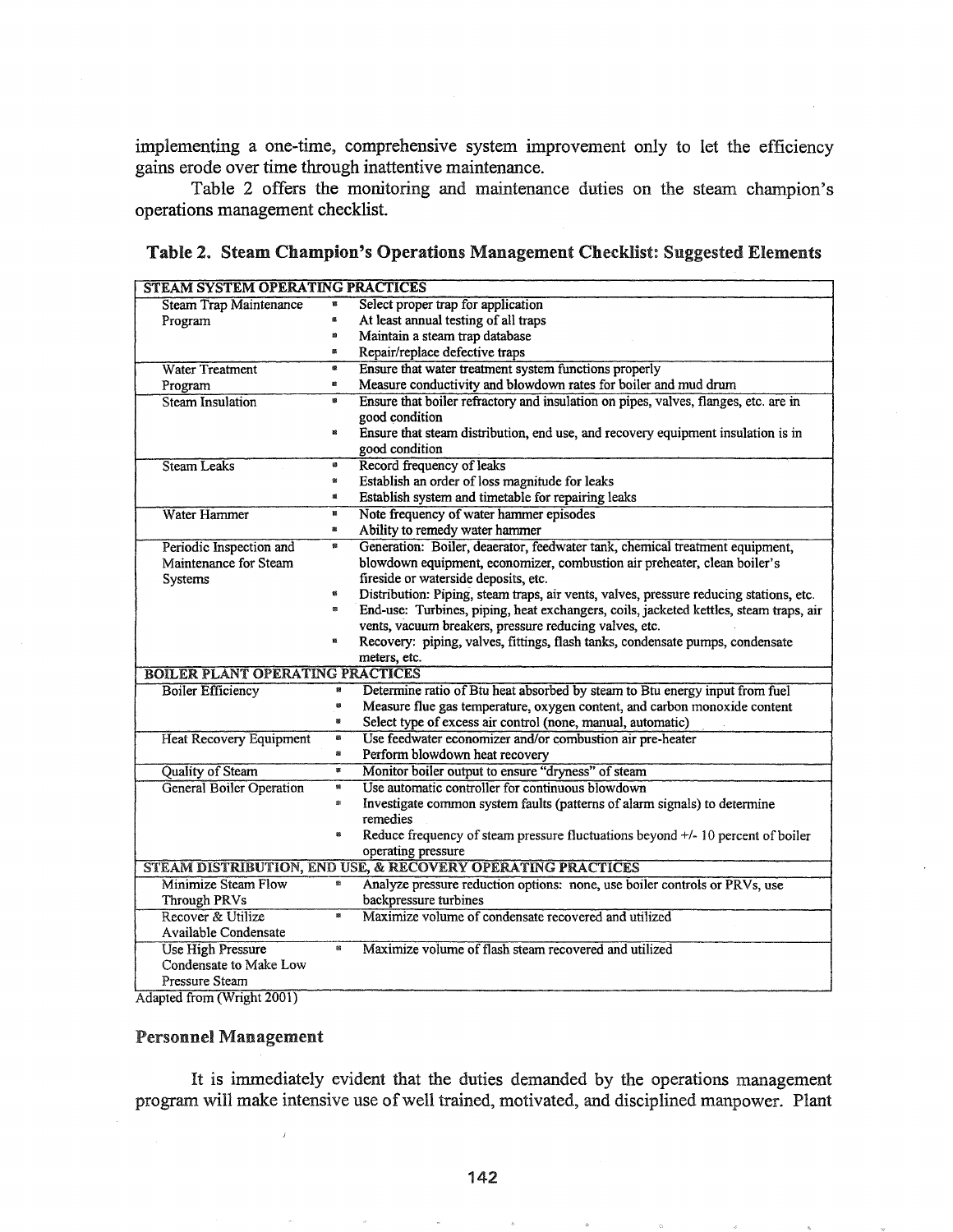technicians will need to apply mechanical as well as record-keeping skills. The steam champion must ensure that staff are adequately trained to understand the "big picture" (i.e., the steam load's relationship to process demands). But equally important is the knowledge needed to monitor and remedy operating features of the steam system itself. In addition to training, the steam champion will be tasked with designing and scheduling a monitoring and maintenance routine. This routine will facilitate the planning of staffing levels and manhours to be applied. In addition, it helps the steam champion to better plan the purchase of consumables related to operations needs.

Motivation is key to staff serving effectively. While it is critical for staff to understand the purpose and means for achieving plant optimization, the motivation to carry out the necessary operations routine will be enhanced if staff also share in the savings that optimization provides. Rewards also create the incentive for staff to look for improvement opportunities above and beyond the scheduled operations duties.

Training is the prerequisite to effective staffing. The steam champion seeks training resources and organizes a training regimen that develops each staffmember in stages. Initial training introduces basic operational concepts and safety. Intermediate training is intended for staff with some operational experience who are prepared to improve their range of technical abilities. Advanced training presents the use of industry standards and benchmarks, introduces operating liabilities related to resource management and emissions control, and perhaps the fundamentals of human resource management.

The steam champion also has his or her own training agenda. Business principles are important, while new technology development, energy market functions, and regulatory policies are worthy of repeat study.

Membership in a professional engineering society is a worthwhile commitment for key staff as well as the steam champion.. These societies have excellent resources for training and development.. The provision of such membership and its perquisites are also a way to reward staff:

.Training cuhninates in the ability to fully realize the goals of an operations program.. The result--the ongoing optimization of the steam system--provides savings that accrue to the plant's bottom line.

### **Business Management**

Steam production is ultimately conducted for business purposes. The steam champion's business management agenda is two-fold: contribute to plant output while demonstrating steam's contribution in meaningful business terms.. Success on both counts will get the attention of upper management, who will ultimately decide how much financial and material support are available to steam operations.

The advent of submetering technologies helps the steam champion to track steam's contribution to different process lines within a plant. That metering data is a primary input for demonstrating business results.

'Why do operations data need to be translated into business tenns? Unfortunately, few chief executive or finance officers have an understanding or interest in the engineering functions and measurements that define operations management. It is usually a waste of everyone's time if a plant manager describes steam optimization impacts in terms of Btus, pounds per hour, or efficiency ratios. Meaningful communication describes impacts in terms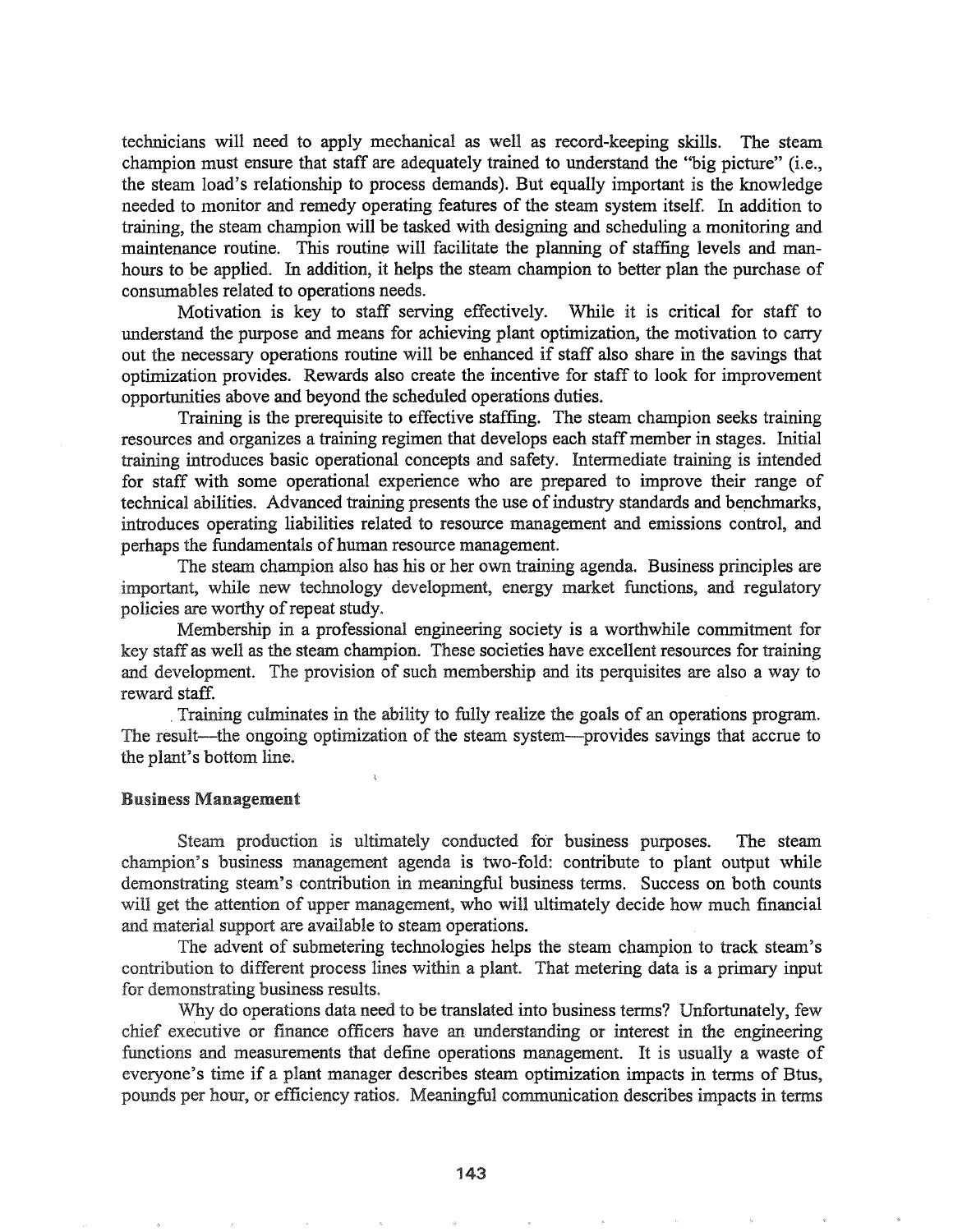of increases in net income, return on assets, and addition to shareholder equity. The steam champion discusses the impact of steam optimization in these terms.

Central to business dialog is the improvement of net income, or the "bottom line.." All other financial impacts depend on this measure. The preceding discussion of system operations management describes how optimization reduces fuel expenditures. Those expense savings translate directly into new income. A thorough discussion of steam system efficiency's financial impacts, with examples, is already available (Russell 2000). The following is a select review of the financial impacts of steam optimization.

Return on assets (ROA). As a financial variable, ROA is simply the ratio of *net income for an accounting period* to the *average value of plant assets in place for that period.* A corporate decision-maker uses ROA as a measure of how hard assets work. To illustrate, consider two plants, both with \$10 million in assets. One produces an annual income of \$1 million (a 10% ROA), while the other produces \$2 million (20% ROA). This is clearly a difference worthy of investigation.

Production cost per unit. Competition in some industries forces managers to focus on cost. This is especially true for high-volume commodity processes such as refining, primary chemicals, and pulp and paper production. The marketplace usually dictates prices; profitability will then depend on cost containment. A steam champion is prepared to document and communicate the results of optimization in terms of a reduction in cost per unit of product. The corporate audience often responds better to this measure than to a statement of aggregate costs saved. Sometimes, a few pennies saved in the per-unit production cost have a meaningful impact on the product's marketability. A steam champion can identify the increment of per-unit cost savings attributable to steam optimization.

Addition to shareholder equity. The holding companies that own manufacturing concerns are keenly interested in the performance of their stock, as well as the opinions of that stock as issued by Wall Street analysts. Accordingly, company executives place a priority on the company's performance in terms of the variables tracked by equity analysts.<sup>5</sup> The holding company's cumulative goal, however, is to grow shareholder equity. The steam champion can translate an improvement in net income into incremental growth in equity. For example, assume that a holding company stock sells at a price of ten times earnings.<sup>6</sup> If a steam optimization initiative realizes \$1 million in savings, shareholder wealth is increased by an increment of \$10 million (\$1 million times the P-E ratio of 10).

The steam champion serves his or her own interests in contributing to the finn's financial and corporate priorities. Steam managers compete with process and other managers for a share of the firm's capital budget. Those managers who can demonstrate superior returns on their capital investment proposals will get greater corporate support.

<sup>&</sup>lt;sup>5</sup> Some examples of financial variables tracked by equity analysts include inventory turnover, debt ratios, profit margins on sales, and rate of return on assets. Many other creative variables exist.

<sup>6</sup> Stated alternatively, the stock's P-E ratio is 10.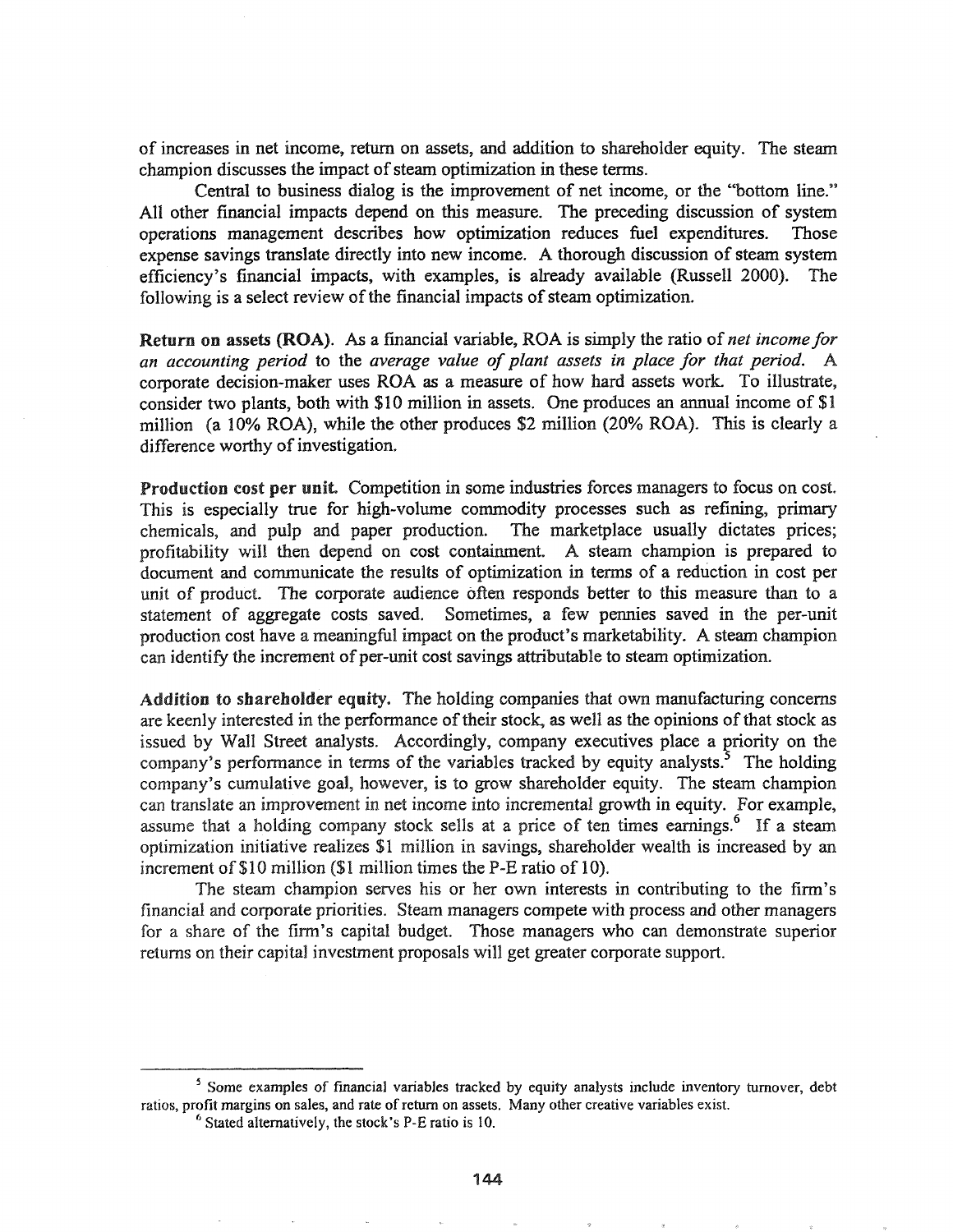# Planning

As implied by the previous discussion, the industrial steam plant manager's agenda encompasses more than mechanical concerns,. Regulation, human resource considerations, and technology evolution impact steam management to varying degrees over time. The steam champion monitors these forces and makes plans for accommodating change.

**Emissions control.** These regulations impact most large-scale combustion processes. Current output restrictions limit sulfur dioxide and nitrous oxides. Emerging legislation in response to global warming concerns will focus on carbon emissions. Industrial steam managers must contain emissions output with alternative fuel selections, proper combustion techniques, and abatement technologies. The acceptable thresholds for emissions production are subject to constant revision. Professional and industry associations have excellent resources for interpreting U.S. Environmental Protection Agency regulations as well as the technologies and practices that facilitate compliance.<sup>7</sup> The steam champion uses these resources to adjust the operations management plan accordingly.

Professional certifications. Safety and emissions regulations shape. the personnel certification requirements for steam system operations.. The cost of acquiring certifications, as well as the cost of compensation required by properly certified personnel, is a challenge for human resource management. Under-trained apprentices are easier on the payroll, but a corresponding loss in productivity is the trade-off. It is desirable to develop these personnel, assuming they can be retained after completing their training..

The steam champion has tough choices for sustaining acceptable levels of certified labor. Depending on labor market conditions and the plant manager's tolerance for continuous hiring and staff development, the choice is between outsourcing operations to a certified energy performance contractor, or managing a staff with a few key professionals and a complement of apprentices who essentially learn on the job. In the best of circumstances, the steam champion can plan staffing needs in response to statutory certification requirements. But in practice, this human resource challenge may defy planning~ The steam champion will need executive-level commitment to training and compensation as the means for attaining system optimization.

**Technology evolution.** New technologies are in part relevant to the preceding discussions about emissions control and professional certification. But technology development is also relevant to plant and process design. Certain control, monitoring, and automation technologies are emerging that will boost the productivity of steam systems. Other technologies emerge as substitutes for steam. The steam champion monitors development on both these fronts and uses this knowledge to influence asset selection for the plant.

Monitoring technologies rely on data flows over time to determine a steam system's operating norms. This data has value on a daily operational level as well as at a more strategic plant management level. With respect to daily operations, monitoring reports warn the operator when a data snapshot captures operating results out of the ordinary. Combustion, boiler operations, distribution elements, and end-use applications can all be monitored in this fashion. Additional value can be captured from such data if it is used for

 $7$  The American Gas Association and the American Petroleum Institute are two good examples.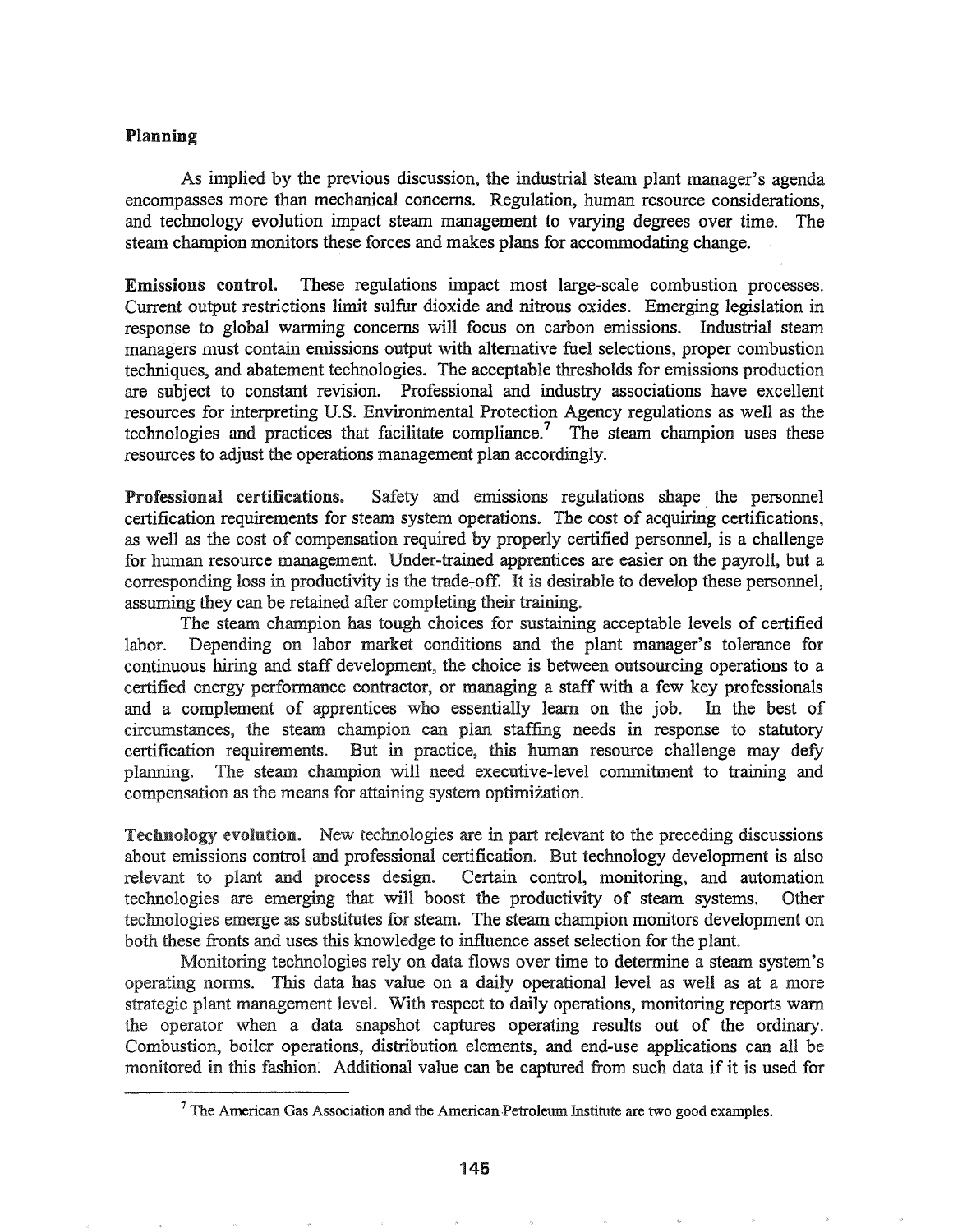on-going efficiency and productivity trend analyses. It is this strategic use of data that distinguishes the steam champion from other plant managers.

Automation technologies perform a variety of functions, from signaling the failure of key hardware components to controlling the mixture of fuels used simultaneously for combustion. The steam champion monitors the implementation of these innovations and employs them to the extent that such technologies are compatible with available human resources. To elaborate, it is theoretically possible to monitor every component of a steam system; this could be a problem if there is insufficient staff to interpret all the data that the monitors generate.

New technologies also bring substitutes to steam. Infrared applications, both electric and natural gas fired, have supplanted steam in the drying of paper coatings in some plants. Sonic vibrators, in combination with membrane sifters, are emerging as a non-thermal method for distilling liquids. Countless electric applications have been devised to provide thermal energy with pin-point accuracy in product fabrication processes.

The steam champion monitors technology developments for those that are relevant to his or her industry. In some instances, steam champions may determine that a substitute technology is ultimately superior to steam. The true criteria in making such a choice is the degree to which a technology option will add value-either through cost reduction or product enhancement.. Steam champions in certain industries or facilities may have to evolve professionally with the prevailing technology. But in the industries featuring large scale, continuous thermal energy, steam is not unlikely to be supplanted. The need for steam champions to support these systems will continue for the foreseeable future.

## Conclusion

The fundamental premise of steam system optimization is that some investment of resources is required to accomplish fuel savings. Projects to be implemented will be those with the most attractive savings and return on investment.. Manufacturers that choose to pursue optimization will have (1) a sufficient time horizon to realize benefits that are especially large in the long term, and (2) top level executive commitment to achieving optimization goals. In short, the appropriate corporate culture is a prerequisite for allowing a steam champion to emerge and thrive.

Steam champions already exist, serving their employers and perhaps entire industries with their expertise. Many are senior, which is not surprising given the volume of expertise they have amassed. by' the same token, senior champions eventually retire, and replacements are not always available. Energy policy, as well as industry leaders at the trade association level, might want to support the development of new steam champions. The steam champion management agenda-performance, operations, personnel, business, and planning-is one that needs adequate support from the training community.

Given industry's appetite for energy, as well as the energy supply concerns that are resurfacing in 2001, the rationale for developing and retaining steam champions is compelling. The business impacts of doing so should be all the incentive needed for industry to act accordingly.